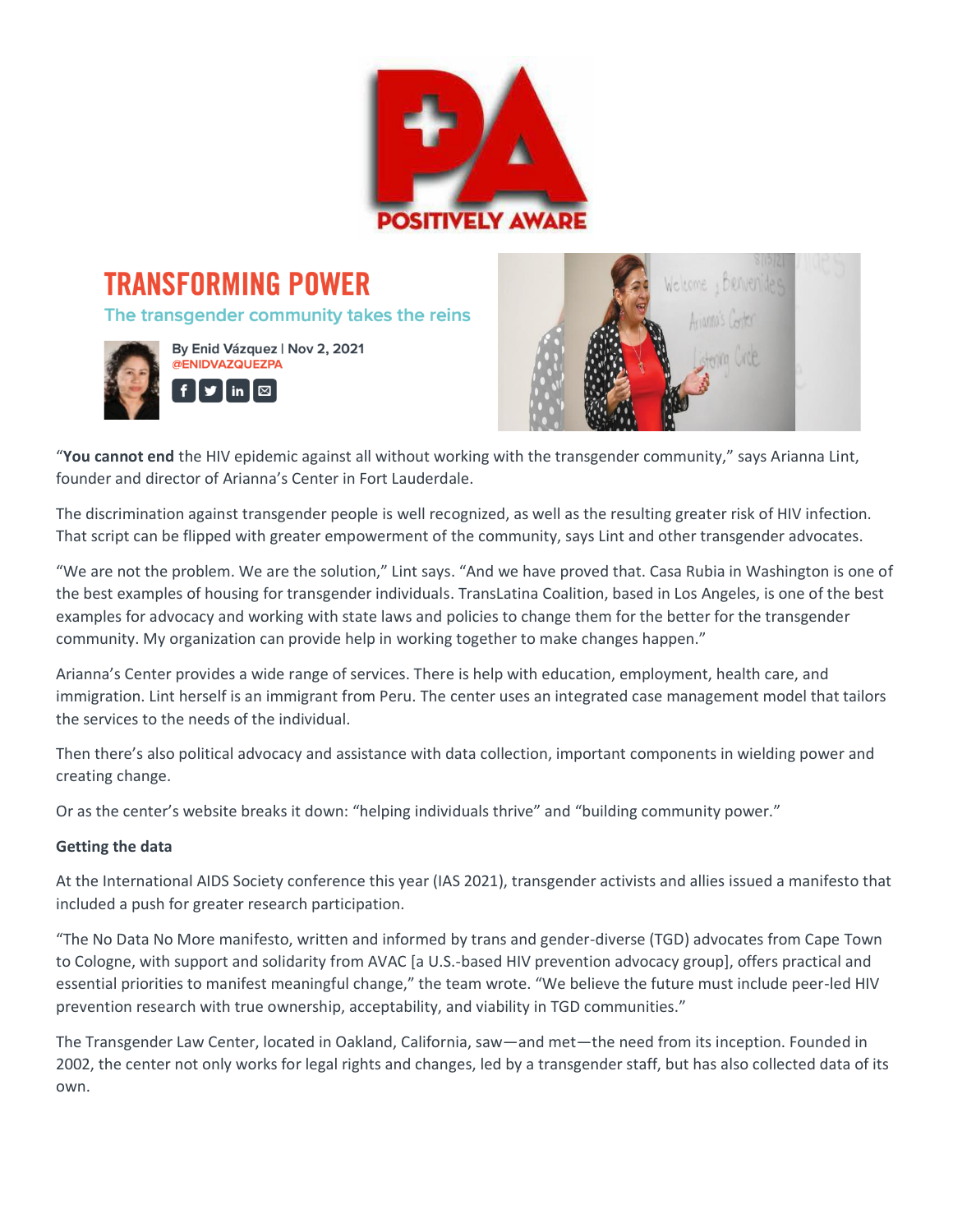Earlier this year, the center issued a report, The Roots of Anti-Trans Violence, presenting data and stories from Louisiana, New York, Texas, and Puerto Rico. As early as 2006, it reported the results of an economic survey of transgender people living in the Bay Area.

And the center's Positively Trans project paired up with Arianna's Center for a 2018 needs assessment of transgender and gender non-conforming people living with HIV in the Miami and Fort Lauderdale areas. Among other things, that report found high rates of housing and employment discrimination reported by transgender and gender non-conforming survey respondents, particularly those who were African American.

"I think one of the biggest problems for the transgender community, especially in the South, is the lack of official data for transgender individuals," says Lint. "That's why my organization advocates for data. We made the first needs assessment for transgender individuals living with HIV in Broward County and Miami-Dade County. I worked closely with the Transgender Law Center on the study titled, Our Knowledge is Our Power. And that is true.

"Transgender individuals and people living with HIV are experts on issues that affect them," Lint says. "We need to ensure that decisions being made place an emphasis on the input and lived experiences of the people they most affect. It's our time to make sure our knowledge is seen and heard and make the powerful decisions that impact our lives."

That impact showed with another research project this year. "We just finished a project with a school of social work in Puerto Rico surveying the transgender community," she says. "Only 120 respondents were needed. But they partnered with the transgender community and got 350 respondents. ... It's so important to have data and prioritize the needs."

Transgender individuals and people living with HIV are experts on issues that affect them

That report will be presented as this issue is released in November, which is also the month in which Transgender Awareness Week (November 13–19) takes place.

## **Getting the power**

Lint looks at needs particularly in the face of obstacles.

"It's more of a danger living in the South if you are a transgender individual. That's why it's so important for me to highlight the good work, the teamwork, and the leadership of the transgender community, because that's how changes are being made. Bambi Saucedo. Ruby Corado. Cecilia Chung. Other amazing leaders. Tori [Cooper's] appointment [to PACHA—that is very empowered.

"Just last week we celebrated our sixth anniversary," says Lint. "It's important to show the talents of trans-led organizations, of trans-led advocacy."

## **CDC analysis**

Earlier this year, the U.S. Centers for Disease Control and Prevention (CDC) issued a report on HIV in the transgender community. Among the findings in HIV Prevalence Among Transgender Women in 7 U.S. Cities, 2019-2020, 42% of the women overall were living with HIV. This compares with less than half of one percent (< 0.50) of the U.S. population.

As with previous HIV surveillance reports, however, the CDC found racial and ethnic differences for the groups of women surveyed:

- 62% of the Black or African American transgender women were living with HIV
- 35% of the Hispanic or Latina transgender women were doing so
- 17% of the White transgender women were positive

Another growing movement in the transgender community is addressing the need for gender affirmation and genderaffirming care.